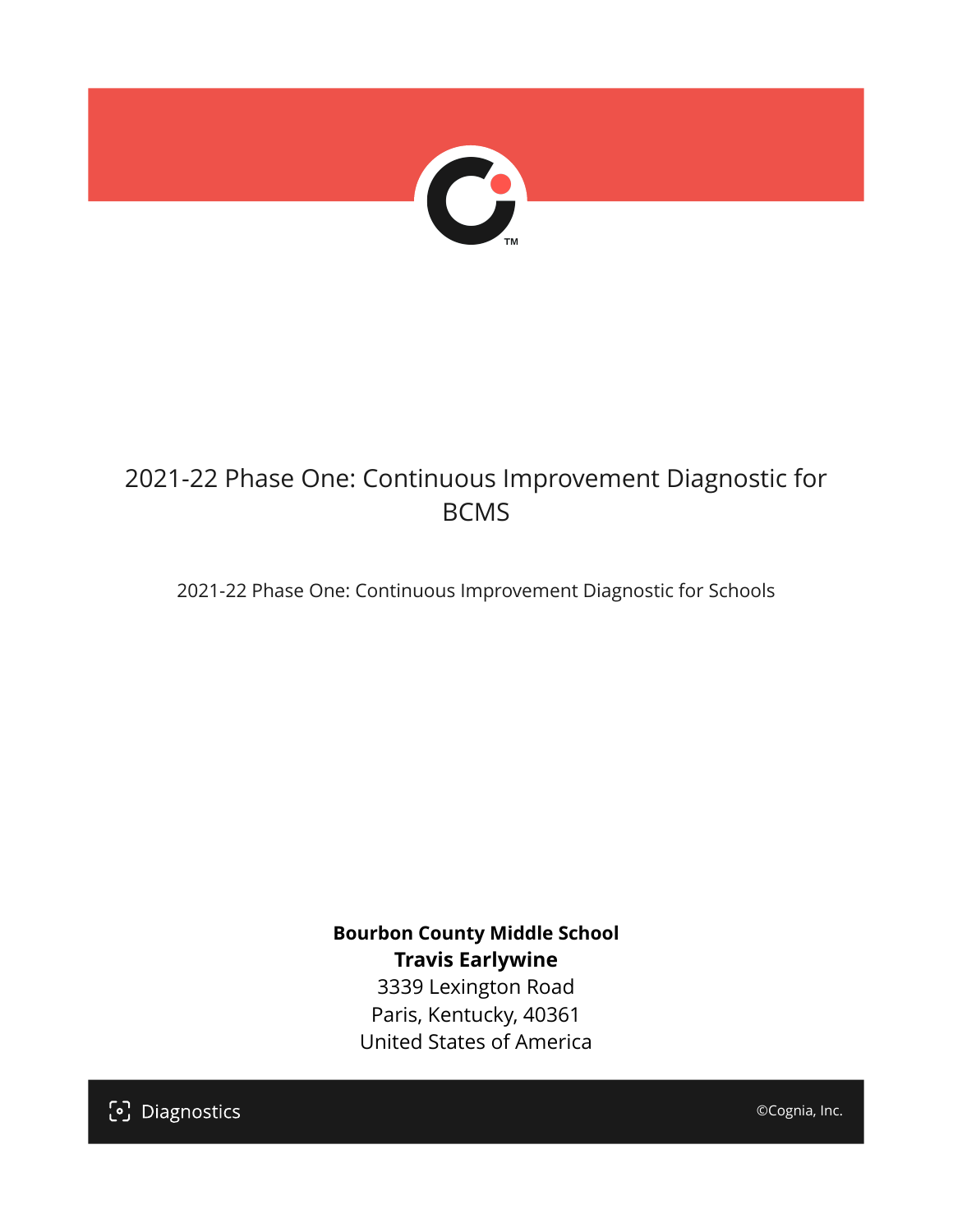2021-22 Phase One: Continuous Improvement Diagnostic for Schools - 2021-22 Phase One: Continuous Improvement Diagnostic for BCMS - Generated on 01/04/2022

Bourbon County Middle School

# **Table of Contents**

<u>[3](#page-2-0)</u> [2021-22 Phase One: Continuous Improvement Diagnostic for Schools](#page-2-0)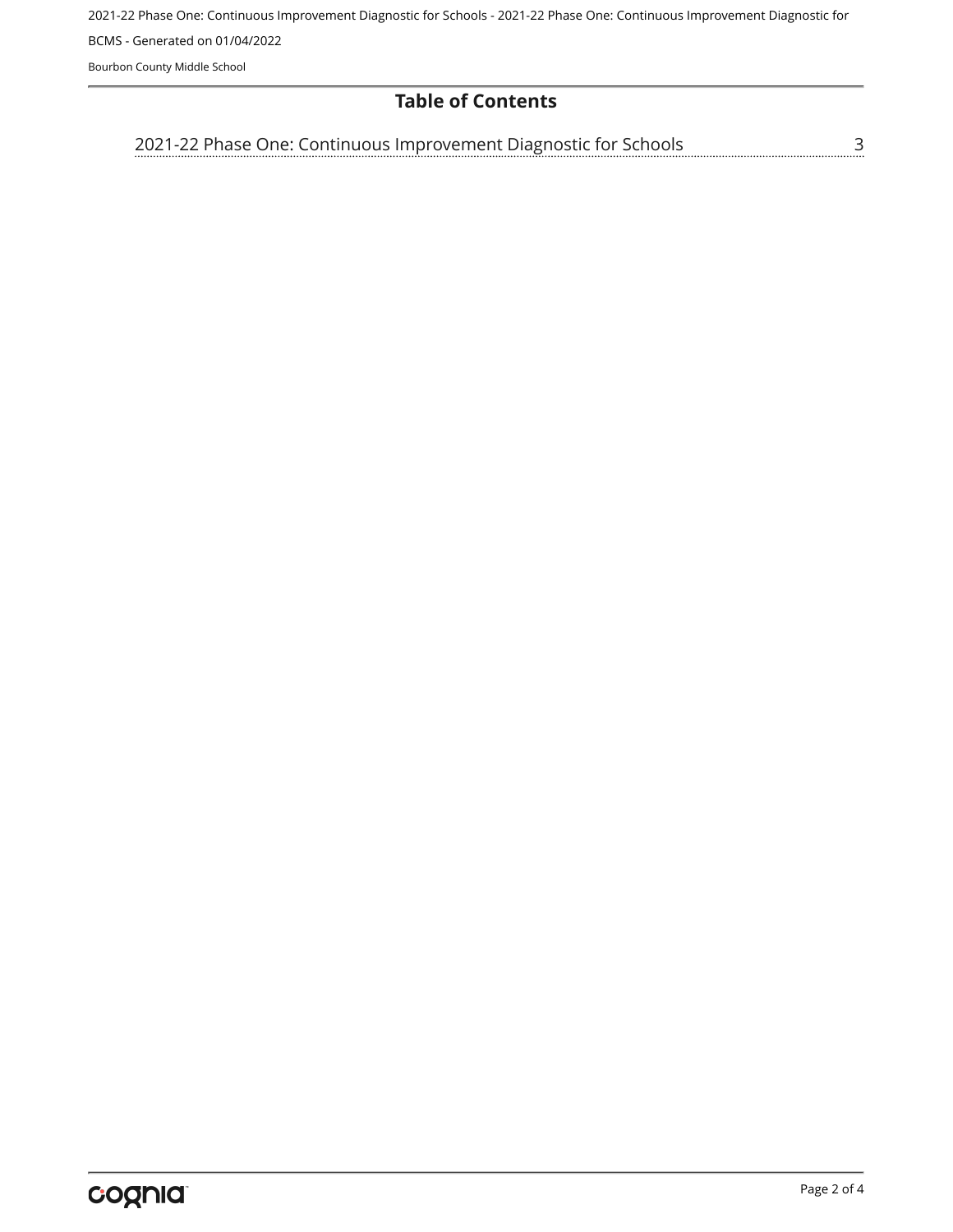2021-22 Phase One: Continuous Improvement Diagnostic for Schools - 2021-22 Phase One: Continuous Improvement Diagnostic for BCMS - Generated on 01/04/2022 Bourbon County Middle School

# <span id="page-2-0"></span>**2021-22 Phase One: Continuous Improvement Diagnostic for Schools**

The **Comprehensive School Improvement Plan or CSIP** is defined as a *plan developed by the school council, or successor, and charter schools with the input of parents, faculty, and staff, based on a review of relevant data that includes targets, strategies, activities, and a time schedule to support student achievement and student growth, and to eliminate gaps among groups of students.*

The comprehensive school and district improvement plan process is outlined in 703 KAR 5:225. The requirements included in the administrative regulation are key components of the continuous improvement process in Kentucky and ultimately fulfillment of school, district, and state goals under the Kentucky State Plan as required by the Every Student Succeeds Act (ESSA).

While the regulation outlines a timeline for compliance purposes, the plan itself is a strategic and proven approach to improve processes and to ensure students achieve. The timeline for the school's 2021-22 diagnostics is as follows:

#### **Phase One: August 1 - October 1**

• Continuous Improvement Diagnostic for Schools

# **Phase Two: October 1 - November 1**

- The Needs Assessment for Schools
- School Assurances
- School Safety Report

# **Phase Three: November 1 - January 1**

- Comprehensive School Improvement Plan
- Executive Summary for Schools
- Professional Development Plan for Schools

# **Phase Four: January 1 - December 31**

• Progress Monitoring

*As principal of the school, I hereby commit to implementing continuous improvement processes with fidelity to support student achievement and student growth and to eliminate achievement gaps among groups of students. I also assure that the comprehensive school improvement plan is developed by the school council, (where applicable) with the input of parents, faculty, and staff.*